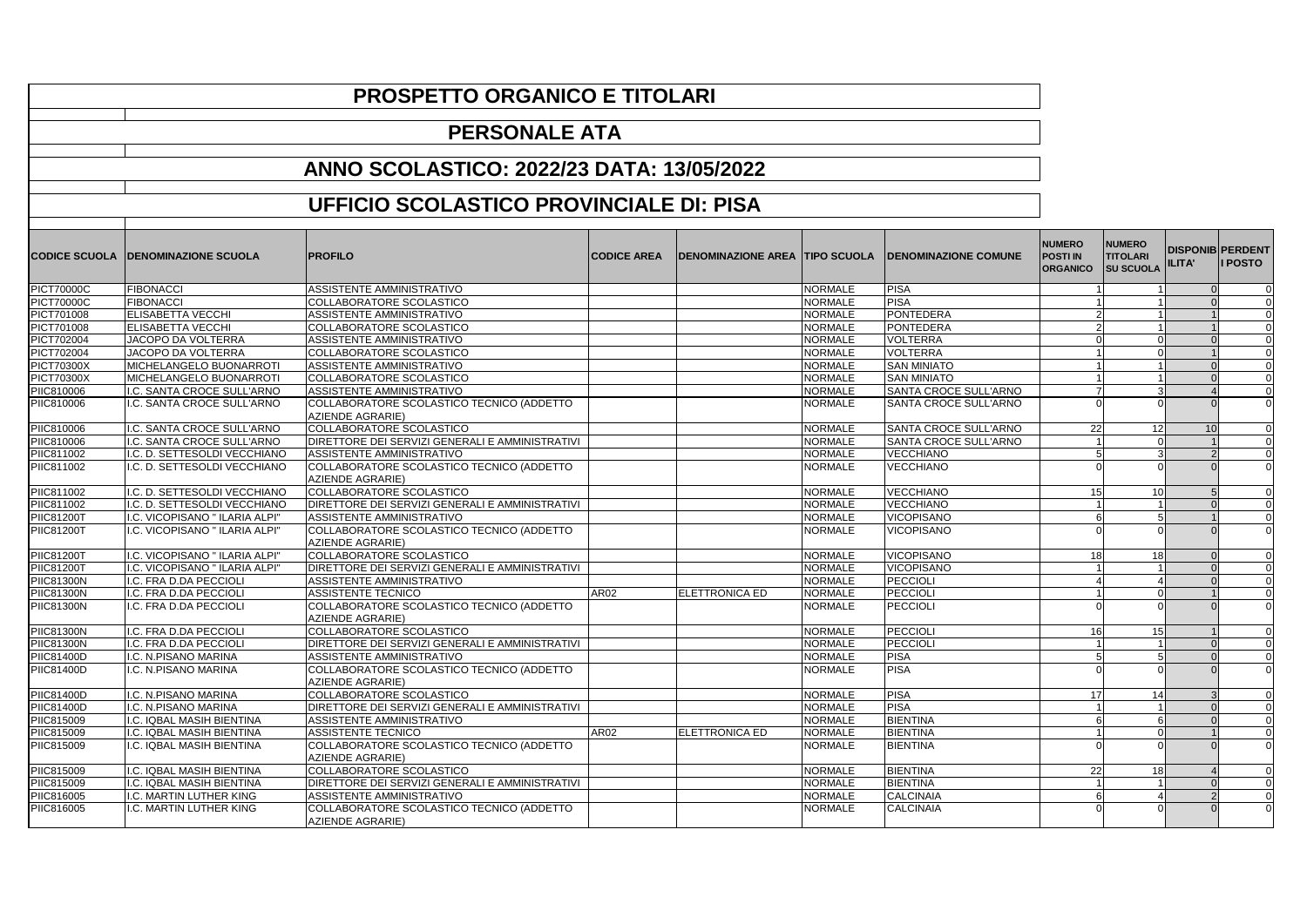|                   | <b>CODICE SCUOLA IDENOMINAZIONE SCUOLA</b> | <b>PROFILO</b>                                                | <b>CODICE AREA</b> | <b>DENOMINAZIONE AREA TIPO SCUOLA</b> |                | <b>IDENOMINAZIONE COMUNE</b> | <b>NUMERO</b><br><b>POSTI IN</b><br><b>ORGANICO</b> | <b>NUMERO</b><br><b>TITOLARI</b><br><b>SU SCUOLA</b> | <b>DISPONIB PERDENT</b><br>ILITA' | <b>I POSTO</b> |
|-------------------|--------------------------------------------|---------------------------------------------------------------|--------------------|---------------------------------------|----------------|------------------------------|-----------------------------------------------------|------------------------------------------------------|-----------------------------------|----------------|
| PIIC816005        | I.C. MARTIN LUTHER KING                    | COLLABORATORE SCOLASTICO                                      |                    |                                       | <b>NORMALE</b> | <b>CALCINAIA</b>             | 19                                                  | 12                                                   |                                   | $\Omega$       |
| PIIC816005        | I.C. MARTIN LUTHER KING                    | DIRETTORE DEI SERVIZI GENERALI E AMMINISTRATIVI               |                    |                                       | <b>NORMALE</b> | <b>CALCINAIA</b>             | $\overline{1}$                                      |                                                      |                                   | $\Omega$       |
| PIIC817001        | I.C. L.DA VINCI CASTELFRANCO               | ASSISTENTE AMMINISTRATIVO                                     |                    |                                       | <b>NORMALE</b> | CASTELFRANCO DI SOTTO        | 6                                                   |                                                      |                                   | 0              |
| PIIC817001        | I.C. L.DA VINCI CASTELFRANCO               | COLLABORATORE SCOLASTICO TECNICO (ADDETTO<br>AZIENDE AGRARIE) |                    |                                       | <b>NORMALE</b> | CASTELFRANCO DI SOTTO        |                                                     |                                                      |                                   | $\Omega$       |
| PIIC817001        | I.C. L.DA VINCI CASTELFRANCO               | COLLABORATORE SCOLASTICO                                      |                    |                                       | <b>NORMALE</b> | CASTELFRANCO DI SOTTO        | 20                                                  | 17                                                   |                                   |                |
| PIIC817001        | I.C. L.DA VINCI CASTELFRANCO               | DIRETTORE DEI SERVIZI GENERALI E AMMINISTRATIVI               |                    |                                       | <b>NORMALE</b> | CASTELFRANCO DI SOTTO        |                                                     |                                                      |                                   | 0              |
| <b>PIIC81800R</b> | I.C. G.GAMERRA PISA                        | ASSISTENTE AMMINISTRATIVO                                     |                    |                                       | NORMALE        | <b>PISA</b>                  | 5                                                   | 5                                                    |                                   |                |
| <b>PIIC81800R</b> | I.C. G.GAMERRA PISA                        | COLLABORATORE SCOLASTICO TECNICO (ADDETTO<br>AZIENDE AGRARIE) |                    |                                       | <b>NORMALE</b> | <b>PISA</b>                  |                                                     |                                                      |                                   |                |
| PIIC81800R        | I.C. G.GAMERRA PISA                        | COLLABORATORE SCOLASTICO                                      |                    |                                       | <b>NORMALE</b> | <b>PISA</b>                  | 16                                                  | 16                                                   |                                   | 0              |
| <b>PIIC81800R</b> | I.C. G.GAMERRA PISA                        | DIRETTORE DEI SERVIZI GENERALI E AMMINISTRATIVI               |                    |                                       | <b>NORMALE</b> | <b>PISA</b>                  | $\blacktriangleleft$                                |                                                      |                                   | $\mathbf 0$    |
| <b>PIIC81900L</b> | I.C. NICCOLINI PONSACCO                    | ASSISTENTE AMMINISTRATIVO                                     |                    |                                       | <b>NORMALE</b> | <b>PONSACCO</b>              | $\overline{7}$                                      | 6                                                    |                                   | $\Omega$       |
| <b>PIIC81900L</b> | I.C. NICCOLINI PONSACCO                    | COLLABORATORE SCOLASTICO TECNICO (ADDETTO<br>AZIENDE AGRARIE) |                    |                                       | <b>NORMALE</b> | PONSACCO                     |                                                     |                                                      |                                   |                |
| <b>PIIC81900L</b> | I.C. NICCOLINI PONSACCO                    | COLLABORATORE SCOLASTICO                                      |                    |                                       | <b>NORMALE</b> | <b>PONSACCO</b>              | 25                                                  | 25                                                   |                                   | $\Omega$       |
| <b>PIIC81900L</b> | I.C. NICCOLINI PONSACCO                    | DIRETTORE DEI SERVIZI GENERALI E AMMINISTRATIVI               |                    |                                       | <b>NORMALE</b> | <b>PONSACCO</b>              | 11                                                  |                                                      |                                   | $\Omega$       |
| <b>PIIC82000R</b> | I.C. A. PACINOTTI - PONTEDERA              | ASSISTENTE AMMINISTRATIVO                                     |                    |                                       | <b>NORMALE</b> | <b>PONTEDERA</b>             | 5                                                   |                                                      |                                   | $\Omega$       |
| <b>PIIC82000R</b> | I.C. A. PACINOTTI - PONTEDERA              | COLLABORATORE SCOLASTICO TECNICO (ADDETTO<br>AZIENDE AGRARIE) |                    |                                       | <b>NORMALE</b> | <b>PONTEDERA</b>             |                                                     |                                                      |                                   |                |
| <b>PIIC82000R</b> | I.C. A. PACINOTTI - PONTEDERA              | COLLABORATORE SCOLASTICO                                      |                    |                                       | <b>NORMALE</b> | PONTEDERA                    | 15                                                  | 10                                                   |                                   |                |
| <b>PIIC82000R</b> | I.C. A. PACINOTTI - PONTEDERA              | DIRETTORE DEI SERVIZI GENERALI E AMMINISTRATIVI               |                    |                                       | <b>NORMALE</b> | <b>PONTEDERA</b>             | 1                                                   |                                                      |                                   | $\Omega$       |
| <b>PIIC82100L</b> | I.C. FUCINI PISA                           | ASSISTENTE AMMINISTRATIVO                                     |                    |                                       | <b>NORMALE</b> | <b>PISA</b>                  | 6                                                   | 5 <sup>1</sup>                                       |                                   | $\Omega$       |
| <b>PIIC82100L</b> | I.C. FUCINI PISA                           | COLLABORATORE SCOLASTICO TECNICO (ADDETTO<br>AZIENDE AGRARIE) |                    |                                       | <b>NORMALE</b> | <b>PISA</b>                  |                                                     | $\Omega$                                             |                                   |                |
| <b>PIIC82100L</b> | I.C. FUCINI PISA                           | COLLABORATORE SCOLASTICO                                      |                    |                                       | <b>NORMALE</b> | <b>PISA</b>                  | 21                                                  | 14                                                   |                                   | 0              |
| PIIC82100L        | I.C. FUCINI PISA                           | DIRETTORE DEI SERVIZI GENERALI E AMMINISTRATIVI               |                    |                                       | <b>NORMALE</b> | <b>PISA</b>                  | 1                                                   |                                                      |                                   | $\Omega$       |
| <b>PIIC82200C</b> | I.C. G.GALILEI MONTOPOLI                   | ASSISTENTE AMMINISTRATIVO                                     |                    |                                       | <b>NORMALE</b> | MONTOPOLI IN VAL D'ARNO      | 6                                                   | 6                                                    |                                   | 0              |
| <b>PIIC82200C</b> | I.C. G.GALILEI MONTOPOLI                   | COLLABORATORE SCOLASTICO TECNICO (ADDETTO<br>AZIENDE AGRARIE) |                    |                                       | <b>NORMALE</b> | MONTOPOLI IN VAL D'ARNO      |                                                     |                                                      |                                   |                |
| <b>PIIC82200C</b> | I.C. G.GALILEI MONTOPOLI                   | COLLABORATORE SCOLASTICO                                      |                    |                                       | <b>NORMALE</b> | MONTOPOLI IN VAL D'ARNO      | 20                                                  | 16                                                   |                                   | $\Omega$       |
| <b>PIIC82200C</b> | I.C. G.GALILEI MONTOPOLI                   | DIRETTORE DEI SERVIZI GENERALI E AMMINISTRATIVI               |                    |                                       | <b>NORMALE</b> | MONTOPOLI IN VAL D'ARNO      | 1                                                   |                                                      |                                   | $\Omega$       |
| PIIC823008        | I.C. GRISELLI MONTESCUDAIO                 | ASSISTENTE AMMINISTRATIVO                                     |                    |                                       | <b>NORMALE</b> | <b>MONTESCUDAIO</b>          | $\overline{4}$                                      | $\mathcal{P}$                                        |                                   |                |
| <b>PIIC823008</b> | I.C. GRISELLI MONTESCUDAIO                 | COLLABORATORE SCOLASTICO TECNICO (ADDETTO<br>AZIENDE AGRARIE) |                    |                                       | <b>NORMALE</b> | <b>MONTESCUDAIO</b>          |                                                     |                                                      |                                   |                |
| PIIC823008        | I.C. GRISELLI MONTESCUDAIO                 | COLLABORATORE SCOLASTICO                                      |                    |                                       | <b>NORMALE</b> | <b>MONTESCUDAIO</b>          | 15                                                  | 12                                                   |                                   |                |
| <b>PIIC823008</b> | I.C. GRISELLI MONTESCUDAIO                 | DIRETTORE DEI SERVIZI GENERALI E AMMINISTRATIVI               |                    |                                       | <b>NORMALE</b> | <b>MONTESCUDAIO</b>          | $\mathbf{1}$                                        |                                                      |                                   |                |
| <b>PIIC824004</b> | I.C. M. TABARRINI POMARANCE                | ASSISTENTE AMMINISTRATIVO                                     |                    |                                       | <b>NORMALE</b> | <b>POMARANCE</b>             | $\overline{4}$                                      | 3                                                    |                                   | $\Omega$       |
| PIIC824004        | I.C. M. TABARRINI POMARANCE                | ASSISTENTE TECNICO                                            | AR02               | ELETTRONICA ED                        | <b>NORMALE</b> | POMARANCE                    | $\overline{1}$                                      |                                                      |                                   | $\Omega$       |
| <b>PIIC824004</b> | I.C. M. TABARRINI POMARANCE                | COLLABORATORE SCOLASTICO TECNICO (ADDETTO<br>AZIENDE AGRARIE) |                    |                                       | <b>NORMALE</b> | <b>POMARANCE</b>             |                                                     |                                                      |                                   | $\Omega$       |
| PIIC824004        | I.C. M. TABARRINI POMARANCE                | COLLABORATORE SCOLASTICO                                      |                    |                                       | <b>NORMALE</b> | POMARANCE                    | 17                                                  | q                                                    |                                   | 0              |
| PIIC824004        | I.C. M. TABARRINI POMARANCE                | DIRETTORE DEI SERVIZI GENERALI E AMMINISTRATIVI               |                    |                                       | <b>NORMALE</b> | <b>POMARANCE</b>             | 1                                                   | $\Omega$                                             |                                   | $\Omega$       |
| <b>PIIC82500X</b> | I.C. CARDUCCI S.MARIA A MONTE              | ASSISTENTE AMMINISTRATIVO                                     |                    |                                       | <b>NORMALE</b> | SANTA MARIA A MONTE          | 6                                                   | 5 <sup>1</sup>                                       |                                   |                |
| <b>PIIC82500X</b> | I.C. CARDUCCI S.MARIA A MONTE              | COLLABORATORE SCOLASTICO TECNICO (ADDETTO<br>AZIENDE AGRARIE) |                    |                                       | <b>NORMALE</b> | SANTA MARIA A MONTE          |                                                     |                                                      |                                   |                |
| <b>PIIC82500X</b> | I.C. CARDUCCI S.MARIA A MONTE              | COLLABORATORE SCOLASTICO                                      |                    |                                       | <b>NORMALE</b> | SANTA MARIA A MONTE          | 20                                                  | 14                                                   |                                   | $\Omega$       |
| <b>PIIC82500X</b> | I.C. CARDUCCI S.MARIA A MONTE              | DIRETTORE DEI SERVIZI GENERALI E AMMINISTRATIVI               |                    |                                       | <b>NORMALE</b> | SANTA MARIA A MONTE          | 11                                                  |                                                      |                                   |                |
| PIIC82600Q        | I.C. BUONARROTI PONTE A EGOLA              | ASSISTENTE AMMINISTRATIVO                                     |                    |                                       | <b>NORMALE</b> | <b>SAN MINIATO</b>           | 6                                                   |                                                      |                                   | 0              |
| <b>PIIC82600Q</b> | I.C. BUONARROTI PONTE A EGOLA              | COLLABORATORE SCOLASTICO TECNICO (ADDETTO<br>AZIENDE AGRARIE) |                    |                                       | <b>NORMALE</b> | <b>SAN MINIATO</b>           |                                                     |                                                      |                                   |                |
| PIIC82600Q        | I.C. BUONARROTI PONTE A EGOLA              | COLLABORATORE SCOLASTICO                                      |                    |                                       | <b>NORMALE</b> | <b>SAN MINIATO</b>           | 19                                                  | 11                                                   |                                   |                |
| PIIC82600Q        | I.C. BUONARROTI PONTE A EGOLA              | DIRETTORE DEI SERVIZI GENERALI E AMMINISTRATIVI               |                    |                                       | <b>NORMALE</b> | <b>SAN MINIATO</b>           | 1                                                   |                                                      |                                   | 0              |
| <b>PIIC82700G</b> | I.C. SACCHETTI S.MINIATO                   | ASSISTENTE AMMINISTRATIVO                                     |                    |                                       | <b>NORMALE</b> | <b>SAN MINIATO</b>           | $\overline{6}$                                      | 6                                                    |                                   | $\Omega$       |
| <b>PIIC82700G</b> | I.C. SACCHETTI S.MINIATO                   | ASSISTENTE TECNICO                                            | AR02               | ELETTRONICA ED                        | <b>NORMALE</b> | <b>SAN MINIATO</b>           | 11                                                  | $\Omega$                                             |                                   |                |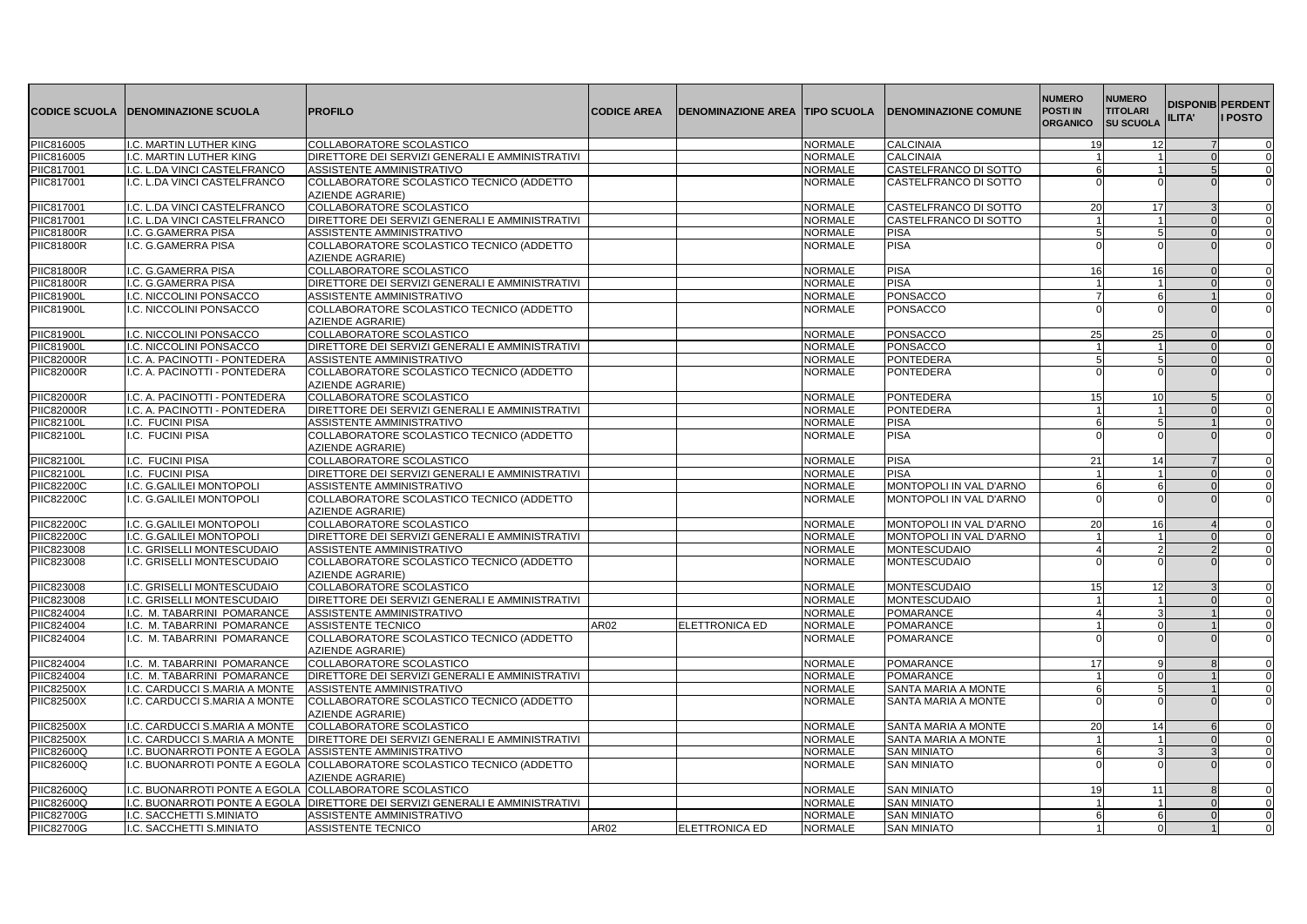|                                 | <b>CODICE SCUOLA  DENOMINAZIONE SCUOLA</b> | <b>PROFILO</b>                                                | <b>CODICE AREA</b> | <b>DENOMINAZIONE AREA TIPO SCUOLA</b> |                | <b>IDENOMINAZIONE COMUNE</b> | <b>NUMERO</b><br><b>POSTI IN</b><br><b>ORGANICO</b> | <b>NUMERO</b><br><b>TITOLARI</b><br><b>SU SCUOLA</b> | ILITA' | <b>DISPONIB PERDENT</b><br><b>I</b> POSTO |
|---------------------------------|--------------------------------------------|---------------------------------------------------------------|--------------------|---------------------------------------|----------------|------------------------------|-----------------------------------------------------|------------------------------------------------------|--------|-------------------------------------------|
| <b>PIIC82700G</b>               | I.C. SACCHETTI S.MINIATO                   | COLLABORATORE SCOLASTICO TECNICO (ADDETTO<br>AZIENDE AGRARIE) |                    |                                       | <b>NORMALE</b> | <b>SAN MINIATO</b>           | $\Omega$                                            |                                                      |        | 0                                         |
| <b>PIIC82700G</b>               | I.C. SACCHETTI S.MINIATO                   | COLLABORATORE SCOLASTICO                                      |                    |                                       | <b>NORMALE</b> | <b>SAN MINIATO</b>           | 22                                                  | 18                                                   |        | $\Omega$                                  |
| <b>PIIC82700G</b>               | I.C. SACCHETTI S.MINIATO                   | DIRETTORE DEI SERVIZI GENERALI E AMMINISTRATIVI               |                    |                                       | <b>NORMALE</b> | <b>SAN MINIATO</b>           | 1                                                   |                                                      |        | $\Omega$                                  |
| <b>PIIC82800B</b>               | I.C. "S.PERTINI" CAPANNOL                  | ASSISTENTE AMMINISTRATIVO                                     |                    |                                       | <b>NORMALE</b> | CAPANNOLI                    |                                                     |                                                      |        |                                           |
| <b>PIIC82800B</b>               | I.C. "S.PERTINI" CAPANNOLI                 | COLLABORATORE SCOLASTICO TECNICO (ADDETTO                     |                    |                                       | <b>NORMALE</b> | CAPANNOLI                    |                                                     |                                                      |        |                                           |
|                                 |                                            | AZIENDE AGRARIE)                                              |                    |                                       |                |                              |                                                     |                                                      |        |                                           |
| <b>PIIC82800B</b>               | I.C. "S.PERTINI" CAPANNOLI                 | COLLABORATORE SCOLASTICO                                      |                    |                                       | <b>NORMALE</b> | CAPANNOL                     | 21                                                  | 20                                                   |        | $\Omega$                                  |
| <b>PIIC82800B</b>               | I.C. "S.PERTINI" CAPANNOLI                 | DIRETTORE DEI SERVIZI GENERALI E AMMINISTRATIVI               |                    |                                       | <b>NORMALE</b> | CAPANNOL                     | 11                                                  |                                                      |        | $\Omega$                                  |
| <b>PIIC829007</b>               | I.C. G.MARITI                              | ASSISTENTE AMMINISTRATIVO                                     |                    |                                       | <b>NORMALE</b> | <b>FAUGLIA</b>               | 6                                                   |                                                      |        |                                           |
| PIIC829007                      | I.C. G.MARITI                              | COLLABORATORE SCOLASTICO TECNICO (ADDETTO<br>AZIENDE AGRARIE) |                    |                                       | NORMALE        | <b>FAUGLIA</b>               |                                                     |                                                      |        | $\Omega$                                  |
|                                 | I.C. G.MARITI                              | COLLABORATORE SCOLASTICO                                      |                    |                                       | <b>NORMALE</b> | <b>FAUGLIA</b>               | 23                                                  | 16                                                   |        |                                           |
| PIIC829007<br><b>PIIC829007</b> | I.C. G.MARITI                              | DIRETTORE DEI SERVIZI GENERALI E AMMINISTRATIVI               |                    |                                       | <b>NORMALE</b> | <b>FAUGLIA</b>               | $\blacktriangleleft$                                |                                                      |        |                                           |
| <b>PIIC83000B</b>               | I.C. CASCIANA TERME LARI                   | ASSISTENTE AMMINISTRATIVO                                     |                    |                                       | <b>NORMALE</b> | <b>CASCIANA TERME LARI</b>   | 6                                                   | 3                                                    |        | $\Omega$                                  |
| <b>PIIC83000B</b>               | I.C. CASCIANA TERME LARI                   | COLLABORATORE SCOLASTICO TECNICO (ADDETTO                     |                    |                                       | <b>NORMALE</b> | <b>CASCIANA TERME LARI</b>   |                                                     |                                                      |        |                                           |
|                                 |                                            | AZIENDE AGRARIE)                                              |                    |                                       |                |                              |                                                     |                                                      |        |                                           |
| <b>PIIC83000B</b>               | I.C. CASCIANA TERME LARI                   | COLLABORATORE SCOLASTICO                                      |                    |                                       | <b>NORMALE</b> | CASCIANA TERME LARI          | 21                                                  | 18                                                   |        |                                           |
| <b>PIIC83000B</b>               | I.C. CASCIANA TERME LARI                   | DIRETTORE DEI SERVIZI GENERALI E AMMINISTRATIVI               |                    |                                       | <b>NORMALE</b> | <b>CASCIANA TERME LARI</b>   | $\overline{1}$                                      |                                                      |        | $\Omega$                                  |
| PIIC831007                      | I.C. L. FIBONACCI PISA                     | ASSISTENTE AMMINISTRATIVO                                     |                    |                                       | <b>NORMALE</b> | <b>PISA</b>                  | 6                                                   | 5                                                    |        | $\Omega$                                  |
| PIIC831007                      | I.C. L. FIBONACCI PISA                     | ASSISTENTE TECNICO                                            | AR02               | ELETTRONICA ED                        | <b>NORMALE</b> | <b>PISA</b>                  | 11                                                  | $\Omega$                                             |        | $\Omega$                                  |
| PIIC831007                      | I.C. L. FIBONACCI PISA                     | COLLABORATORE SCOLASTICO TECNICO (ADDETTO<br>AZIENDE AGRARIE) |                    |                                       | <b>NORMALE</b> | <b>PISA</b>                  |                                                     |                                                      |        | $\Omega$                                  |
| <b>PIIC831007</b>               | I.C. L. FIBONACCI PISA                     | COLLABORATORE SCOLASTICO                                      |                    |                                       | <b>NORMALE</b> | <b>PISA</b>                  | 18                                                  | 12                                                   |        | $\Omega$                                  |
| PIIC831007                      | I.C. L. FIBONACCI PISA                     | DIRETTORE DEI SERVIZI GENERALI E AMMINISTRATIVI               |                    |                                       | <b>NORMALE</b> | <b>PISA</b>                  | 11                                                  |                                                      |        |                                           |
| PIIC832003                      | I.C. V.GALILEI PISA                        | ASSISTENTE AMMINISTRATIVO                                     |                    |                                       | NORMALE        | <b>PISA</b>                  | ĥ                                                   |                                                      |        | 0                                         |
| PIIC832003                      | I.C. V.GALILEI PISA                        | COLLABORATORE SCOLASTICO TECNICO (ADDETTO<br>AZIENDE AGRARIE) |                    |                                       | <b>NORMALE</b> | <b>PISA</b>                  |                                                     |                                                      |        |                                           |
| <b>PIIC832003</b>               | I.C. V.GALILEI PISA                        | COLLABORATORE SCOLASTICO                                      |                    |                                       | <b>NORMALE</b> | <b>PISA</b>                  | 21                                                  |                                                      | 12     |                                           |
| PIIC832003                      | I.C. V.GALILEI PISA                        | DIRETTORE DEI SERVIZI GENERALI E AMMINISTRATIVI               |                    |                                       | NORMALE        | <b>PISA</b>                  | 1                                                   |                                                      |        | 0                                         |
| <b>PIIC83300V</b>               | <b>I.C.STRENTA TONGIORGI PISA</b>          | ASSISTENTE AMMINISTRATIVO                                     |                    |                                       | <b>NORMALE</b> | <b>PISA</b>                  | 6                                                   | Δ                                                    |        | 0                                         |
| <b>PIIC83300V</b>               | <b>I.C.STRENTA TONGIORGI PISA</b>          | <b>ASSISTENTE TECNICO</b>                                     | AR02               | ELETTRONICA ED                        | <b>NORMALE</b> | <b>PISA</b>                  | $\mathbf{1}$                                        | $\Omega$                                             |        | $\Omega$                                  |
| <b>PIIC83300V</b>               | I.C.STRENTA TONGIORGI PISA                 | COLLABORATORE SCOLASTICO TECNICO (ADDETTO<br>AZIENDE AGRARIE) |                    |                                       | <b>NORMALE</b> | <b>PISA</b>                  |                                                     |                                                      |        |                                           |
| <b>PIIC83300V</b>               | <b>I.C.STRENTA TONGIORGI PISA</b>          | COLLABORATORE SCOLASTICO                                      |                    |                                       | <b>NORMALE</b> | <b>PISA</b>                  | 18                                                  | 15                                                   |        | 0                                         |
| <b>PIIC83300V</b>               | <b>I.C.STRENTA TONGIORGI PISA</b>          | DIRETTORE DEI SERVIZI GENERALI E AMMINISTRATIVI               |                    |                                       | <b>NORMALE</b> | <b>PISA</b>                  | $\blacktriangleleft$                                |                                                      |        | 0                                         |
| <b>PIIC83400P</b>               | I.C. G. TONIOLO                            | ASSISTENTE AMMINISTRATIVO                                     |                    |                                       | <b>NORMALE</b> | <b>PISA</b>                  | 5                                                   |                                                      |        | $\Omega$                                  |
| <b>PIIC83400P</b>               | I.C. G. TONIOLO                            | COLLABORATORE SCOLASTICO TECNICO (ADDETTO<br>AZIENDE AGRARIE) |                    |                                       | <b>NORMALE</b> | <b>PISA</b>                  |                                                     |                                                      |        |                                           |
| <b>PIIC83400P</b>               | I.C. G. TONIOLO                            | COLLABORATORE SCOLASTICO                                      |                    |                                       | <b>NORMALE</b> | <b>PISA</b>                  | 16                                                  | 12                                                   |        |                                           |
| <b>PIIC83400P</b>               | I.C. G. TONIOLO                            | DIRETTORE DEI SERVIZI GENERALI E AMMINISTRATIVI               |                    |                                       | <b>NORMALE</b> | <b>PISA</b>                  | 11                                                  |                                                      |        | 0                                         |
| <b>PIIC83500E</b>               | I.C. GERESCHI PONTASSERCHIO                | ASSISTENTE AMMINISTRATIVO                                     |                    |                                       | <b>NORMALE</b> | <b>SAN GIULIANO TERME</b>    | $\overline{7}$                                      | 6                                                    |        | $\Omega$                                  |
| <b>PIIC83500E</b>               | I.C. GERESCHI PONTASSERCHIO                | COLLABORATORE SCOLASTICO TECNICO (ADDETTO<br>AZIENDE AGRARIE) |                    |                                       | <b>NORMALE</b> | <b>SAN GIULIANO TERME</b>    |                                                     |                                                      |        |                                           |
| <b>PIIC83500E</b>               | I.C. GERESCHI PONTASSERCHIO                | COLLABORATORE SCOLASTICO                                      |                    |                                       | <b>NORMALE</b> | <b>SAN GIULIANO TERME</b>    | 22                                                  | 17                                                   |        | $\Omega$                                  |
| <b>PIIC83500E</b>               | I.C. GERESCHI PONTASSERCHIO                | DIRETTORE DEI SERVIZI GENERALI E AMMINISTRATIVI               |                    |                                       | <b>NORMALE</b> | <b>SAN GIULIANO TERME</b>    | 11                                                  |                                                      |        | $\Omega$                                  |
| <b>PIIC83600A</b>               | <b>G.B.NICCOLINI</b>                       | ASSISTENTE AMMINISTRATIVO                                     |                    |                                       | <b>NORMALE</b> | <b>SAN GIULIANO TERME</b>    | 6                                                   | 6                                                    |        | $\Omega$                                  |
| <b>PIIC83600A</b>               | <b>G.B.NICCOLINI</b>                       | COLLABORATORE SCOLASTICO TECNICO (ADDETTO<br>AZIENDE AGRARIE) |                    |                                       | <b>NORMALE</b> | <b>SAN GIULIANO TERME</b>    |                                                     |                                                      |        |                                           |
| <b>PIIC83600A</b>               | <b>G.B.NICCOLINI</b>                       | COLLABORATORE SCOLASTICO                                      |                    |                                       | <b>NORMALE</b> | <b>SAN GIULIANO TERME</b>    | 22                                                  | 19                                                   |        | 0                                         |
| <b>PIIC83600A</b>               | <b>G.B.NICCOLINI</b>                       | DIRETTORE DEI SERVIZI GENERALI E AMMINISTRATIVI               |                    |                                       | <b>NORMALE</b> | <b>SAN GIULIANO TERME</b>    | $\overline{1}$                                      |                                                      |        | 0                                         |
| PIIC837006                      | I.C. M.K. GANDHI PONTEDERA                 | ASSISTENTE AMMINISTRATIVO                                     |                    |                                       | <b>NORMALE</b> | <b>PONTEDERA</b>             | 5 <sup>1</sup>                                      | $\Delta$                                             |        |                                           |
| PIIC837006                      | I.C. M.K. GANDHI PONTEDERA                 | COLLABORATORE SCOLASTICO TECNICO (ADDETTO<br>AZIENDE AGRARIE) |                    |                                       | NORMALE        | <b>PONTEDERA</b>             |                                                     |                                                      |        |                                           |
| PIIC837006                      | I.C. M.K. GANDHI PONTEDERA                 | COLLABORATORE SCOLASTICO                                      |                    |                                       | <b>NORMALE</b> | <b>PONTEDERA</b>             | 18                                                  | 11                                                   |        | $\Omega$                                  |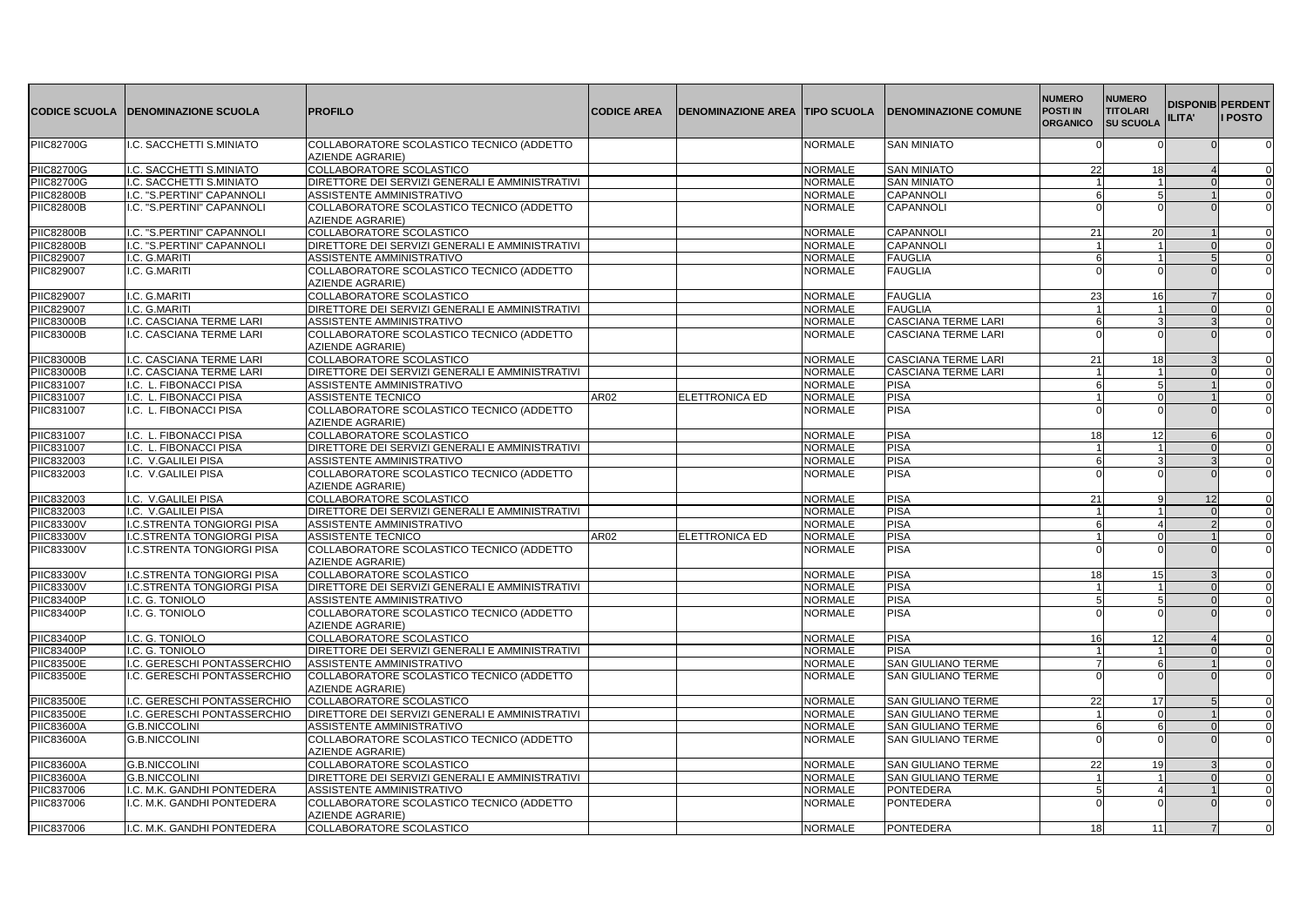|                   | <b>CODICE SCUOLA DENOMINAZIONE SCUOLA</b> | <b>PROFILO</b>                                                | <b>CODICE AREA</b> | <b>DENOMINAZIONE AREA TIPO SCUOLA</b> |                | <b>IDENOMINAZIONE COMUNE</b> | <b>NUMERO</b><br><b>POSTI IN</b><br><b>ORGANICO</b> | <b>NUMERO</b><br><b>TITOLARI</b><br><b>SU SCUOLA</b> | <b>DISPONIB PERDENT</b><br>ILITA' | <b>I POSTO</b> |
|-------------------|-------------------------------------------|---------------------------------------------------------------|--------------------|---------------------------------------|----------------|------------------------------|-----------------------------------------------------|------------------------------------------------------|-----------------------------------|----------------|
| PIIC837006        | I.C. M.K. GANDHI PONTEDERA                | DIRETTORE DEI SERVIZI GENERALI E AMMINISTRATIVI               |                    |                                       | <b>NORMALE</b> | <b>PONTEDERA</b>             |                                                     |                                                      |                                   | $\mathbf 0$    |
| PIIC838002        | I.C.CURT. E MONTANARA<br><b>PONTEDERA</b> | ASSISTENTE AMMINISTRATIVO                                     |                    |                                       | <b>NORMALE</b> | <b>PONTEDERA</b>             | 5                                                   |                                                      |                                   | $\Omega$       |
| PIIC838002        | I.C.CURT. E MONTANARA<br><b>PONTEDERA</b> | COLLABORATORE SCOLASTICO TECNICO (ADDETTO<br>AZIENDE AGRARIE) |                    |                                       | <b>NORMALE</b> | <b>PONTEDERA</b>             | $\Omega$                                            |                                                      |                                   |                |
| PIIC838002        | I.C.CURT. E MONTANARA<br><b>PONTEDERA</b> | COLLABORATORE SCOLASTICO                                      |                    |                                       | <b>NORMALE</b> | <b>PONTEDERA</b>             | 17                                                  | 13 <sup>1</sup>                                      |                                   |                |
| PIIC838002        | I.C.CURT. E MONTANARA<br><b>PONTEDERA</b> | DIRETTORE DEI SERVIZI GENERALI E AMMINISTRATIVI               |                    |                                       | <b>NORMALE</b> | <b>PONTEDERA</b>             |                                                     |                                                      |                                   | $\Omega$       |
| <b>PIIC83900T</b> | I.C. DE ANDRE' S. FREDIANO                | ASSISTENTE AMMINISTRATIVO                                     |                    |                                       | <b>NORMALE</b> | <b>CASCINA</b>               | 6                                                   |                                                      |                                   |                |
| <b>PIIC83900T</b> | I.C. DE ANDRE'S. FREDIANO                 | COLLABORATORE SCOLASTICO TECNICO (ADDETTO<br>AZIENDE AGRARIE) |                    |                                       | <b>NORMALE</b> | <b>CASCINA</b>               |                                                     |                                                      |                                   | $\Omega$       |
| <b>PIIC83900T</b> | I.C. DE ANDRE'S. FREDIANO                 | COLLABORATORE SCOLASTICO                                      |                    |                                       | <b>NORMALE</b> | <b>CASCINA</b>               | 19                                                  | 17                                                   |                                   | $\Omega$       |
| <b>PIIC83900T</b> | I.C. DE ANDRE' S. FREDIANO                | DIRETTORE DEI SERVIZI GENERALI E AMMINISTRATIVI               |                    |                                       | <b>NORMALE</b> | <b>CASCINA</b>               | $\mathbf{1}$                                        |                                                      |                                   |                |
| PIIC840002        | I.C. BORSELLINO NAVACCHIO                 | ASSISTENTE AMMINISTRATIVO                                     |                    |                                       | <b>NORMALE</b> | <b>CASCINA</b>               | 6                                                   | Δ                                                    |                                   | 0              |
| <b>PIIC840002</b> | I.C. BORSELLINO NAVACCHIO                 | COLLABORATORE SCOLASTICO TECNICO (ADDETTO<br>AZIENDE AGRARIE) |                    |                                       | <b>NORMALE</b> | <b>CASCINA</b>               |                                                     |                                                      |                                   |                |
| PIIC840002        | I.C. BORSELLINO NAVACCHIO                 | COLLABORATORE SCOLASTICO                                      |                    |                                       | <b>NORMALE</b> | <b>CASCINA</b>               | 20                                                  | 19                                                   |                                   |                |
| <b>PIIC840002</b> | I.C. BORSELLINO NAVACCHIO                 | DIRETTORE DEI SERVIZI GENERALI E AMMINISTRATIVI               |                    |                                       | <b>NORMALE</b> | <b>CASCINA</b>               | $\overline{1}$                                      | $\Omega$                                             |                                   | $\Omega$       |
| <b>PIIC84100T</b> | I.C. FALCONE CASCINA                      | ASSISTENTE AMMINISTRATIVO                                     |                    |                                       | <b>NORMALE</b> | <b>CASCINA</b>               | 6                                                   | 4                                                    |                                   | $\Omega$       |
| PIIC84100T        | I.C. FALCONE CASCINA                      | ASSISTENTE TECNICO                                            | AR02               | ELETTRONICA ED                        | <b>NORMALE</b> | <b>CASCINA</b>               | $\overline{1}$                                      | $\Omega$                                             |                                   |                |
| PIIC84100T        | I.C. FALCONE CASCINA                      | COLLABORATORE SCOLASTICO TECNICO (ADDETTO<br>AZIENDE AGRARIE) |                    |                                       | <b>NORMALE</b> | <b>CASCINA</b>               |                                                     |                                                      |                                   |                |
| <b>PIIC84100T</b> | I.C. FALCONE CASCINA                      | COLLABORATORE SCOLASTICO                                      |                    |                                       | <b>NORMALE</b> | <b>CASCINA</b>               | 18                                                  | 11                                                   |                                   | $\Omega$       |
| <b>PIIC84100T</b> | I.C. FALCONE CASCINA                      | DIRETTORE DEI SERVIZI GENERALI E AMMINISTRATIVI               |                    |                                       | <b>NORMALE</b> | <b>CASCINA</b>               | 11                                                  | 1                                                    |                                   | $\Omega$       |
| <b>PIIC84200N</b> | I.C. VOLTERRA                             | ASSISTENTE AMMINISTRATIVO                                     |                    |                                       | <b>NORMALE</b> | <b>VOLTERRA</b>              | 5                                                   |                                                      |                                   | 0              |
| <b>PIIC84200N</b> | I.C. VOLTERRA                             | COLLABORATORE SCOLASTICO TECNICO (ADDETTO<br>AZIENDE AGRARIE) |                    |                                       | <b>NORMALE</b> | <b>VOLTERRA</b>              |                                                     |                                                      |                                   | $\Omega$       |
| <b>PIIC84200N</b> | I.C. VOLTERRA                             | <b>COLLABORATORE SCOLASTICO</b>                               |                    |                                       | <b>NORMALE</b> | <b>VOLTERRA</b>              | 23                                                  | 19                                                   |                                   |                |
| <b>PIIC84200N</b> | I.C. VOLTERRA                             | DIRETTORE DEI SERVIZI GENERALI E AMMINISTRATIVI               |                    |                                       | <b>NORMALE</b> | <b>VOLTERRA</b>              | $\blacktriangleleft$                                |                                                      |                                   | $\Omega$       |
| <b>PIIS00100G</b> | <b>GIOSUE' CARDUCCI</b>                   | ASSISTENTE AMMINISTRATIVO                                     |                    |                                       | <b>NORMALE</b> | <b>VOLTERRA</b>              | $\overline{4}$                                      | $\boldsymbol{\Lambda}$                               |                                   | $\Omega$       |
| PIIS00100G        | <b>GIOSUE' CARDUCCI</b>                   | ASSISTENTE TECNICO                                            | AR02               | ELETTRONICA ED                        | <b>NORMALE</b> | <b>VOLTERRA</b>              |                                                     |                                                      |                                   | <sup>n</sup>   |
| <b>PIIS00100G</b> | <b>GIOSUE' CARDUCCI</b>                   | <b>ASSISTENTE TECNICO</b>                                     | AR36               | <b>PLASTICA</b>                       | <b>NORMALE</b> | <b>VOLTERRA</b>              | 11                                                  |                                                      |                                   |                |
| <b>PIIS00100G</b> | <b>GIOSUE' CARDUCCI</b>                   | COLLABORATORE SCOLASTICO TECNICO (ADDETTO<br>AZIENDE AGRARIE) |                    |                                       | <b>NORMALE</b> | VOLTERRA                     |                                                     |                                                      |                                   |                |
| PIIS00100G        | <b>GIOSUE' CARDUCCI</b>                   | COLLABORATORE SCOLASTICO                                      |                    |                                       | <b>NORMALE</b> | <b>VOLTERRA</b>              | 9                                                   |                                                      |                                   |                |
| <b>PIIS00100G</b> | <b>GIOSUE' CARDUCCI</b>                   | DIRETTORE DEI SERVIZI GENERALI E AMMINISTRATIVI               |                    |                                       | <b>NORMALE</b> | VOLTERRA                     | 1 <sup>1</sup>                                      |                                                      |                                   |                |
| <b>PIIS00200B</b> | <b>LICEO XXV APRILE</b>                   | ASSISTENTE AMMINISTRATIVO                                     |                    |                                       | NORMALE        | <b>PONTEDERA</b>             |                                                     | 6                                                    |                                   | 0              |
| <b>PIIS00200B</b> | LICEO XXV APRILE                          | <b>ASSISTENTE TECNICO</b>                                     | AR08               | <b>FISICA</b>                         | <b>NORMALE</b> | <b>PONTEDERA</b>             | $\overline{1}$                                      |                                                      |                                   | $\Omega$       |
| <b>PIIS00200B</b> | <b>LICEO XXV APRILE</b>                   | COLLABORATORE SCOLASTICO TECNICO (ADDETTO<br>AZIENDE AGRARIE) |                    |                                       | <b>NORMALE</b> | <b>PONTEDERA</b>             | $\Omega$                                            | n                                                    |                                   | $\Omega$       |
| <b>PIIS00200B</b> | <b>LICEO XXV APRILE</b>                   | COLLABORATORE SCOLASTICO                                      |                    |                                       | <b>NORMALE</b> | <b>PONTEDERA</b>             | 13                                                  | 11                                                   |                                   | 0              |
| <b>PIIS00200B</b> | <b>LICEO XXV APRILE</b>                   | DIRETTORE DEI SERVIZI GENERALI E AMMINISTRATIVI               |                    |                                       | <b>NORMALE</b> | <b>PONTEDERA</b>             | 1                                                   |                                                      |                                   | $\Omega$       |
| <b>PIIS003007</b> | IS "E. SANTONI"                           | ASSISTENTE AMMINISTRATIVO                                     |                    |                                       | <b>NORMALE</b> | <b>PISA</b>                  | $\overline{7}$                                      | 6                                                    |                                   |                |
| <b>PIIS003007</b> | IS "E. SANTONI"                           | <b>ASSISTENTE TECNICO</b>                                     | <b>AR02</b>        | <b>ELETTRONICA ED</b>                 | <b>NORMALE</b> | <b>PISA</b>                  | 3                                                   | $\mathfrak{p}$                                       |                                   |                |
| <b>PIIS003007</b> | IS "E. SANTONI"                           | ASSISTENTE TECNICO                                            | AR23               | CHIMICA                               | <b>NORMALE</b> | <b>PISA</b>                  | 3                                                   | $\mathfrak{p}$                                       |                                   | $\Omega$       |
| PIIS003007        | IS "E. SANTONI"                           | COLLABORATORE SCOLASTICO TECNICO (ADDETTO<br>AZIENDE AGRARIE) |                    |                                       | <b>NORMALE</b> | <b>PISA</b>                  |                                                     |                                                      |                                   |                |
| PIIS003007        | IS "E. SANTONI"                           | COLLABORATORE SCOLASTICO                                      |                    |                                       | <b>NORMALE</b> | PISA                         | 15                                                  |                                                      |                                   |                |
| <b>PIIS003007</b> | IS "E. SANTONI                            | DIRETTORE DEI SERVIZI GENERALI E AMMINISTRATIVI               |                    |                                       | <b>NORMALE</b> | <b>PISA</b>                  | 11                                                  |                                                      |                                   | 0              |
| <b>PIIS004003</b> | "A.PESENTI"                               | ASSISTENTE AMMINISTRATIVO                                     |                    |                                       | <b>NORMALE</b> | <b>CASCINA</b>               | 6                                                   | 5                                                    |                                   | $\Omega$       |
| PIIS004003        | "A.PESENTI"                               | ASSISTENTE TECNICO                                            | AR02               | ELETTRONICA ED                        | <b>NORMALE</b> | <b>CASCINA</b>               | 11                                                  |                                                      |                                   | $\Omega$       |
| PIIS004003        | "A.PESENTI'                               | <b>ASSISTENTE TECNICO</b>                                     | AR08               | <b>FISICA</b>                         | <b>NORMALE</b> | CASCINA                      | $\overline{2}$                                      | $\mathcal{P}$                                        |                                   | 0              |
| PIIS004003        | "A.PESENTI"                               | DIRETTORE DEI SERVIZI GENERALI E AMMINISTRATIVI               |                    |                                       | <b>NORMALE</b> | <b>CASCINA</b>               | 11                                                  | $\mathbf{1}$                                         |                                   | $\Omega$       |
| PIIS004003        | "A.PESENTI"                               | COLLABORATORE SCOLASTICO                                      |                    |                                       | <b>NORMALE</b> | <b>CASCINA</b>               | 11                                                  | 11                                                   |                                   | $\Omega$       |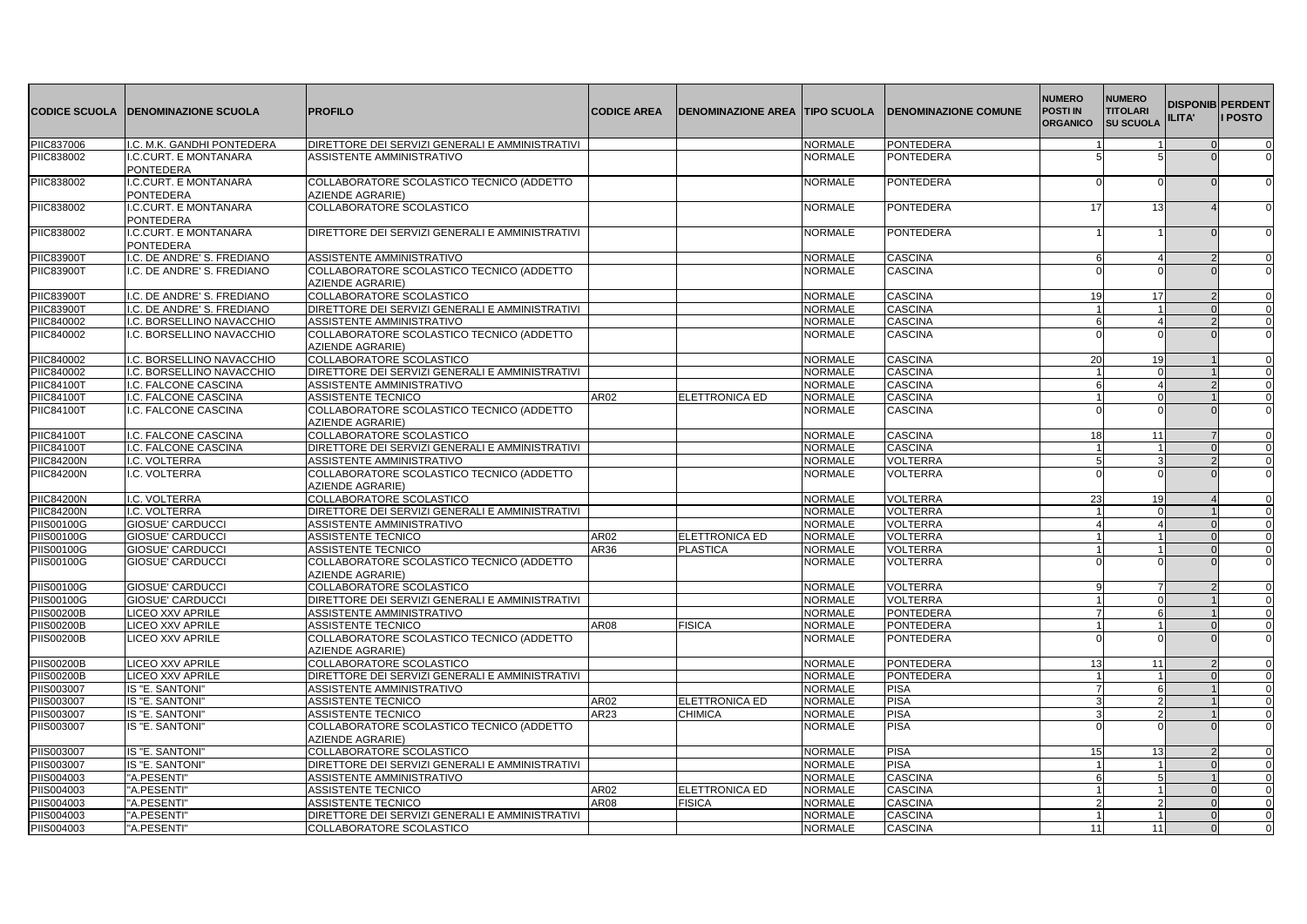| <b>CODICE SCUOLA</b> | <b>IDENOMINAZIONE SCUOLA</b>                                           | <b>PROFILO</b>                                                | <b>CODICE AREA</b> | <b>DENOMINAZIONE AREA TTIPO SCUOLA</b>         |                | <b>DENOMINAZIONE COMUNE</b> | <b>NUMERO</b><br><b>POSTI IN</b><br><b>ORGANICO</b> | <b>NUMERO</b><br><b>TITOLARI</b><br><b>SU SCUOLA</b> | <b>DISPONIB PERDENT</b><br>ILITA' | <b>I</b> POSTO |
|----------------------|------------------------------------------------------------------------|---------------------------------------------------------------|--------------------|------------------------------------------------|----------------|-----------------------------|-----------------------------------------------------|------------------------------------------------------|-----------------------------------|----------------|
| <b>PIIS00700E</b>    | ISTITUTO SUPERIORE "GALILEI-<br>PACINOTTI"                             | ASSISTENTE AMMINISTRATIVO                                     |                    |                                                | <b>NORMALE</b> | <b>PISA</b>                 | 8                                                   |                                                      |                                   |                |
| <b>PIIS00700E</b>    | ISTITUTO SUPERIORE "GALILEI-<br>PACINOTTI"                             | <b>ASSISTENTE TECNICO</b>                                     | AR02               | <b>ELETTRONICA ED</b><br><b>ELETTROTECNICA</b> | <b>NORMALE</b> | <b>PISA</b>                 |                                                     |                                                      |                                   |                |
| <b>PIIS00700E</b>    | ISTITUTO SUPERIORE "GALILEI-<br>PACINOTTI"                             | ASSISTENTE TECNICO                                            | AR08               | <b>FISICA</b>                                  | <b>NORMALE</b> | <b>PISA</b>                 |                                                     |                                                      |                                   |                |
| <b>PIIS00700E</b>    | <b>ISTITUTO SUPERIORE "GALILEI-</b><br>PACINOTTI"                      | COLLABORATORE SCOLASTICO TECNICO (ADDETTO<br>AZIENDE AGRARIE) |                    |                                                | <b>NORMALE</b> | <b>PISA</b>                 | ∩                                                   |                                                      |                                   |                |
| <b>PIIS00700E</b>    | ISTITUTO SUPERIORE "GALILEI-<br>PACINOTTI"                             | COLLABORATORE SCOLASTICO                                      |                    |                                                | <b>NORMALE</b> | <b>PISA</b>                 | 15                                                  | 14                                                   |                                   |                |
| <b>PIIS00700E</b>    | ISTITUTO SUPERIORE "GALILEI-<br>PACINOTTI"                             | DIRETTORE DEI SERVIZI GENERALI E AMMINISTRATIVI               |                    |                                                | <b>NORMALE</b> | <b>PISA</b>                 |                                                     |                                                      |                                   |                |
| <b>PIIS00800A</b>    | ISTITUTO SUPERIORE "L.DA VINCI-<br><b>FASCETTI"</b>                    | ASSISTENTE AMMINISTRATIVO                                     |                    |                                                | <b>NORMALE</b> | <b>PISA</b>                 | 10                                                  |                                                      |                                   |                |
| <b>PIIS00800A</b>    | ISTITUTO SUPERIORE "L.DA VINCI-<br><b>FASCETTI"</b>                    | <b>ASSISTENTE TECNICO</b>                                     | ARR3               | <b>MECCANICA (ALTRI</b><br>LABORATORI)         | <b>NORMALE</b> | <b>PISA</b>                 |                                                     |                                                      |                                   |                |
| <b>PIIS00800A</b>    | ISTITUTO SUPERIORE "L.DA VINCI-<br><b>FASCETTI'</b>                    | <b>ASSISTENTE TECNICO</b>                                     | AR02               | ELETTRONICA ED<br><b>ELETTROTECNICA</b>        | <b>NORMALE</b> | <b>PISA</b>                 |                                                     |                                                      |                                   |                |
| <b>PIIS00800A</b>    | ISTITUTO SUPERIORE "L.DA VINCI- ASSISTENTE TECNICO<br><b>FASCETTI"</b> |                                                               | <b>AR07</b>        | <b>AREONAUTICA</b>                             | <b>NORMALE</b> | <b>PISA</b>                 |                                                     |                                                      |                                   |                |
| <b>PIIS00800A</b>    | ISTITUTO SUPERIORE "L.DA VINCI-<br><b>FASCETTI"</b>                    | <b>ASSISTENTE TECNICO</b>                                     | AR08               | <b>FISICA</b>                                  | <b>NORMALE</b> | <b>PISA</b>                 |                                                     |                                                      |                                   |                |
| <b>PIIS00800A</b>    | ISTITUTO SUPERIORE "L.DA VINCI-<br><b>FASCETTI'</b>                    | <b>ASSISTENTE TECNICO</b>                                     | AR10               | <b>EDILE</b>                                   | <b>NORMALE</b> | <b>PISA</b>                 | $\Omega$                                            |                                                      |                                   |                |
| <b>PIIS00800A</b>    | ISTITUTO SUPERIORE "L.DA VINCI-<br><b>FASCETTI'</b>                    | ASSISTENTE TECNICO                                            | AR23               | <b>CHIMICA</b>                                 | <b>NORMALE</b> | <b>PISA</b>                 |                                                     |                                                      |                                   |                |
| <b>PIIS00800A</b>    | ISTITUTO SUPERIORE "L.DA VINCI-<br><b>FASCETTI"</b>                    | <b>ASSISTENTE TECNICO</b>                                     | AR26               | <b>ODONTOTECNICA</b>                           | <b>NORMALE</b> | <b>PISA</b>                 |                                                     |                                                      |                                   |                |
| <b>PIIS00800A</b>    | ISTITUTO SUPERIORE "L.DA VINCI-<br><b>FASCETTI"</b>                    | <b>ASSISTENTE TECNICO</b>                                     | AR27               | <b>OTTICA</b>                                  | <b>NORMALE</b> | <b>PISA</b>                 |                                                     |                                                      |                                   |                |
| <b>PIIS00800A</b>    | ISTITUTO SUPERIORE "L.DA VINCI-<br><b>FASCETTI'</b>                    | COLLABORATORE SCOLASTICO TECNICO (ADDETTO<br>AZIENDE AGRARIE) |                    |                                                | <b>NORMALE</b> | <b>PISA</b>                 |                                                     |                                                      |                                   |                |
| <b>PIIS00800A</b>    | ISTITUTO SUPERIORE "L.DA VINCI-<br><b>FASCETTI'</b>                    | COLLABORATORE SCOLASTICO                                      |                    |                                                | <b>NORMALE</b> | <b>PISA</b>                 | 19                                                  |                                                      | 10                                |                |
| <b>PIIS00800A</b>    | ISTITUTO SUPERIORE "L.DA VINCI-<br><b>FASCETTI"</b>                    | <b>IDIRETTORE DEI SERVIZI GENERALI E AMMINISTRATIVI</b>       |                    |                                                | <b>NORMALE</b> | <b>PISA</b>                 |                                                     |                                                      |                                   | $\Omega$       |
| PIMM61000C           | <b>CPIA 1 PISA</b>                                                     | DIRETTORE DEI SERVIZI GENERALI E AMMINISTRATIVI               |                    |                                                | <b>NORMALE</b> | <b>PONTEDERA</b>            | $\blacktriangleleft$                                |                                                      |                                   |                |
| PIPM030002           | <b>GIOSUE' CARDUCCI</b>                                                | ASSISTENTE AMMINISTRATIVO                                     |                    |                                                | <b>NORMALE</b> | <b>PISA</b>                 | $\overline{7}$                                      |                                                      |                                   | 0              |
| PIPM030002           | <b>GIOSUE' CARDUCCI</b>                                                | <b>ASSISTENTE TECNICO</b>                                     | AR02               | ELETTRONICA ED                                 | <b>NORMALE</b> | <b>PISA</b>                 | 1                                                   |                                                      |                                   |                |
| PIPM030002           | <b>GIOSUE' CARDUCCI</b>                                                | ASSISTENTE TECNICO                                            | AR08               | <b>FISICA</b>                                  | <b>NORMALE</b> | <b>PISA</b>                 | $\Omega$                                            | $\Omega$                                             |                                   |                |
| PIPM030002           | <b>GIOSUE' CARDUCCI</b>                                                | COLLABORATORE SCOLASTICO TECNICO (ADDETTO<br>AZIENDE AGRARIE) |                    |                                                | <b>NORMALE</b> | <b>PISA</b>                 | $\Omega$                                            |                                                      |                                   |                |
| PIPM030002           | <b>GIOSUE' CARDUCCI</b>                                                | COLLABORATORE SCOLASTICO                                      |                    |                                                | <b>NORMALE</b> | <b>PISA</b>                 | 14                                                  | 12                                                   |                                   |                |
| PIPM030002           | <b>GIOSUE' CARDUCCI</b>                                                | DIRETTORE DEI SERVIZI GENERALI E AMMINISTRATIVI               |                    |                                                | <b>NORMALE</b> | <b>PISA</b>                 | 1                                                   |                                                      |                                   |                |
| PIPM050007           | <b>EUGENIO MONTALE</b>                                                 | ASSISTENTE AMMINISTRATIVO                                     |                    |                                                | <b>NORMALE</b> | PONTEDERA                   | $\overline{7}$                                      |                                                      |                                   | $\Omega$       |
| PIPM050007           | <b>EUGENIO MONTALE</b>                                                 | <b>ASSISTENTE TECNICO</b>                                     | AR02               | <b>ELETTRONICA ED</b>                          | <b>NORMALE</b> | <b>PONTEDERA</b>            |                                                     |                                                      |                                   |                |
| <b>PIPM050007</b>    | <b>EUGENIO MONTALE</b>                                                 | <b>ASSISTENTE TECNICO</b>                                     | <b>AR08</b>        | <b>FISICA</b>                                  | <b>NORMALE</b> | <b>PONTEDERA</b>            | $\overline{1}$                                      |                                                      |                                   |                |
| PIPM050007           | <b>EUGENIO MONTALE</b>                                                 | COLLABORATORE SCOLASTICO TECNICO (ADDETTO<br>AZIENDE AGRARIE) |                    |                                                | <b>NORMALE</b> | <b>PONTEDERA</b>            |                                                     |                                                      |                                   |                |
| PIPM050007           | <b>EUGENIO MONTALE</b>                                                 | COLLABORATORE SCOLASTICO                                      |                    |                                                | <b>NORMALE</b> | <b>PONTEDERA</b>            | 16                                                  | 14                                                   |                                   |                |
| PIPM050007           | <b>EUGENIO MONTALE</b>                                                 | DIRETTORE DEI SERVIZI GENERALI E AMMINISTRATIVI               |                    |                                                | <b>NORMALE</b> | <b>PONTEDERA</b>            |                                                     |                                                      |                                   | 0              |
| PIPS01000Q           | LICEO SCIENTIFICO G.MARCONI                                            | <b>ASSISTENTE AMMINISTRATIVO</b>                              |                    |                                                | <b>NORMALE</b> | <b>SAN MINIATO</b>          | 5 <sup>1</sup>                                      |                                                      |                                   |                |
| PIPS01000Q           | LICEO SCIENTIFICO G.MARCONI                                            | <b>ASSISTENTE TECNICO</b>                                     | AR02               | <b>IELETTRONICA ED</b>                         | <b>NORMALE</b> | <b>SAN MINIATO</b>          | $\vert$ 1                                           |                                                      |                                   |                |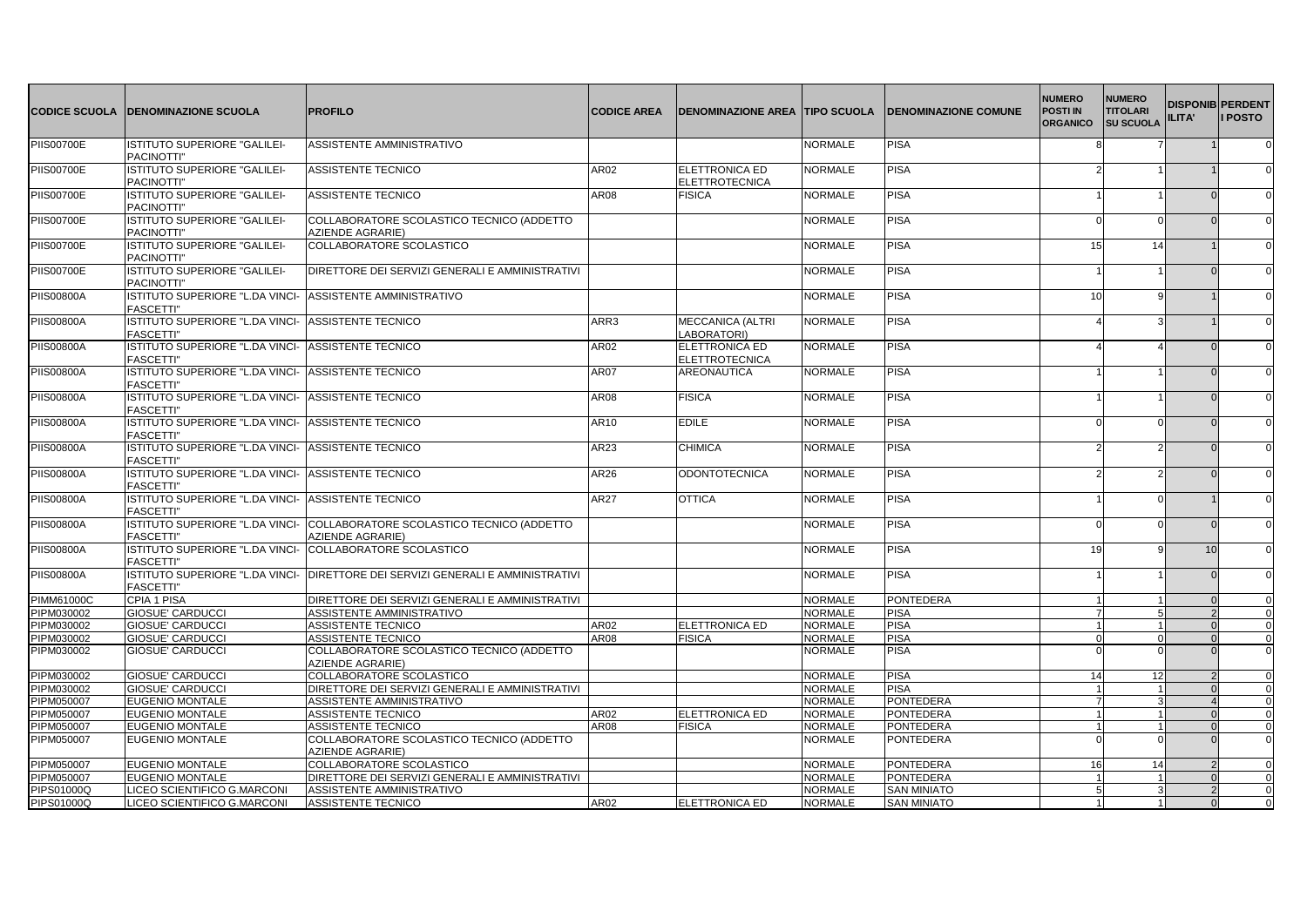| <b>CODICE SCUOLA</b> | <b>DENOMINAZIONE SCUOLA</b>                     | <b>PROFILO</b>                                                | <b>CODICE AREA</b> | <b>DENOMINAZIONE AREA TIPO SCUOLA</b> |                | <b>IDENOMINAZIONE COMUNE</b> | <b>NUMERO</b><br><b>POSTI IN</b><br><b>ORGANICO</b> | <b>NUMERO</b><br><b>TITOLARI</b><br><b>SU SCUOLA</b> | <b>DISPONIB PERDENT</b><br><b>ILITA'</b> | <b>I POSTO</b> |
|----------------------|-------------------------------------------------|---------------------------------------------------------------|--------------------|---------------------------------------|----------------|------------------------------|-----------------------------------------------------|------------------------------------------------------|------------------------------------------|----------------|
| PIPS01000Q           | LICEO SCIENTIFICO G.MARCONI                     | ASSISTENTE TECNICO                                            | AR08               | <b>FISICA</b>                         | <b>NORMALE</b> | <b>SAN MINIATO</b>           | $\mathbf{1}$                                        |                                                      |                                          | $\Omega$       |
| PIPS01000Q           | LICEO SCIENTIFICO G.MARCONI                     | COLLABORATORE SCOLASTICO TECNICO (ADDETTO<br>AZIENDE AGRARIE) |                    |                                       | <b>NORMALE</b> | <b>SAN MINIATO</b>           | $\Omega$                                            |                                                      |                                          | $\Omega$       |
| PIPS01000Q           | LICEO SCIENTIFICO G.MARCONI                     | COLLABORATORE SCOLASTICO                                      |                    |                                       | <b>NORMALE</b> | <b>SAN MINIATO</b>           | 10                                                  |                                                      |                                          |                |
| PIPS01000Q           | LICEO SCIENTIFICO G.MARCONI                     | DIRETTORE DEI SERVIZI GENERALI E AMMINISTRATIVI               |                    |                                       | <b>NORMALE</b> | <b>SAN MINIATO</b>           | 1                                                   |                                                      |                                          |                |
| <b>PIPS02000A</b>    | U. DINI                                         | ASSISTENTE AMMINISTRATIVO                                     |                    |                                       | <b>NORMALE</b> | <b>PISA</b>                  | $\overline{7}$                                      | 6                                                    |                                          | $\Omega$       |
| <b>PIPS02000A</b>    | U. DINI                                         | ASSISTENTE TECNICO                                            | AR02               | ELETTRONICA ED                        | <b>NORMALE</b> | <b>PISA</b>                  | $\blacktriangleleft$                                |                                                      |                                          | $\Omega$       |
| <b>PIPS02000A</b>    | U. DINI                                         | <b>ASSISTENTE TECNICO</b>                                     | AR08               | <b>FISICA</b>                         | <b>NORMALE</b> | <b>PISA</b>                  | 2                                                   | C                                                    |                                          | $\Omega$       |
| <b>PIPS02000A</b>    | U. DINI                                         | COLLABORATORE SCOLASTICO TECNICO (ADDETTO<br>AZIENDE AGRARIE) |                    |                                       | <b>NORMALE</b> | <b>PISA</b>                  |                                                     |                                                      |                                          | $\Omega$       |
| <b>PIPS02000A</b>    | U. DINI                                         | COLLABORATORE SCOLASTICO                                      |                    |                                       | <b>NORMALE</b> | <b>PISA</b>                  | 16                                                  | 16                                                   |                                          | $\Omega$       |
| <b>PIPS02000A</b>    | U. DINI                                         | DIRETTORE DEI SERVIZI GENERALI E AMMINISTRATIVI               |                    |                                       | <b>NORMALE</b> | <b>PISA</b>                  | $\blacktriangleleft$                                |                                                      |                                          | <sup>n</sup>   |
| PIPS04000G           | <b>F. BUONARROTI</b>                            | ASSISTENTE AMMINISTRATIVO                                     |                    |                                       | <b>NORMALE</b> | <b>PISA</b>                  | $\overline{7}$                                      |                                                      |                                          | $\Omega$       |
| PIPS04000G           | <b>F. BUONARROTI</b>                            | ASSISTENTE TECNICO                                            | AR02               | ELETTRONICA ED                        | <b>NORMALE</b> | <b>PISA</b>                  | 1                                                   | $\Omega$                                             |                                          | $\Omega$       |
| PIPS04000G           | <b>F. BUONARROTI</b>                            | ASSISTENTE TECNICO                                            | AR08               | <b>FISICA</b>                         | <b>NORMALE</b> | PISA                         | $\mathbf{1}$                                        |                                                      |                                          |                |
| PIPS04000G           | <b>F. BUONARROTI</b>                            | ASSISTENTE TECNICO                                            | AR23               | <b>CHIMICA</b>                        | <b>NORMALE</b> | <b>PISA</b>                  | 11                                                  |                                                      |                                          | $\Omega$       |
| PIPS04000G           | <b>F. BUONARROTI</b>                            | COLLABORATORE SCOLASTICO                                      |                    |                                       | <b>NORMALE</b> | <b>PISA</b>                  | 15                                                  | 15                                                   |                                          | $\Omega$       |
| PIPS04000G           | <b>F. BUONARROTI</b>                            | DIRETTORE DEI SERVIZI GENERALI E AMMINISTRATIVI               |                    |                                       | <b>NORMALE</b> | <b>PISA</b>                  | 1                                                   |                                                      |                                          |                |
| PIRH01000D           | I.P.S.A.R. "G. MATTEOTTI"                       | ASSISTENTE AMMINISTRATIVO                                     |                    |                                       | <b>NORMALE</b> | <b>PISA</b>                  | 9                                                   | 8                                                    |                                          | 0              |
| <b>PIRH01000D</b>    | I.P.S.A.R. "G. MATTEOTTI"                       | ASSISTENTE TECNICO                                            | AR02               | ELETTRONICA ED                        | <b>NORMALE</b> | <b>PISA</b>                  | $\mathbf 4$                                         | 4                                                    |                                          | $\Omega$       |
| PIRH01000D           | I.P.S.A.R. "G. MATTEOTTI"                       | <b>ASSISTENTE TECNICO</b>                                     | AR20               | ALBERGHIERA                           | <b>NORMALE</b> | <b>PISA</b>                  | 10                                                  | a                                                    |                                          | $\Omega$       |
| PIRH01000D           | I.P.S.A.R. "G. MATTEOTTI"                       | <b>ASSISTENTE TECNICO</b>                                     | AR21               | ALBERGHIERA<br><b>AMMINISTRATIVA</b>  | <b>NORMALE</b> | <b>PISA</b>                  |                                                     |                                                      |                                          |                |
| PIRH01000D           | I.P.S.A.R. "G. MATTEOTTI"                       | <b>ASSISTENTE TECNICO</b>                                     | AR23               | <b>CHIMICA</b>                        | <b>NORMALE</b> | <b>PISA</b>                  | $\mathbf{1}$                                        |                                                      |                                          |                |
| PIRH01000D           | I.P.S.A.R. "G. MATTEOTTI"                       | COLLABORATORE SCOLASTICO TECNICO (ADDETTO<br>AZIENDE AGRARIE) |                    |                                       | <b>NORMALE</b> | PISA                         |                                                     |                                                      |                                          |                |
| PIRH01000D           | I.P.S.A.R. "G. MATTEOTTI"                       | COLLABORATORE SCOLASTICO                                      |                    |                                       | <b>NORMALE</b> | <b>PISA</b>                  | 18                                                  | 16                                                   |                                          |                |
| PIRH01000D           | I.P.S.A.R. "G. MATTEOTTI"                       | DIRETTORE DEI SERVIZI GENERALI E AMMINISTRATIVI               |                    |                                       | <b>NORMALE</b> | <b>PISA</b>                  | $\blacktriangleleft$                                |                                                      |                                          | $\Omega$       |
| PIRI02000G           | <b>IPSIA A.PACINOTTI</b>                        | ASSISTENTE AMMINISTRATIVO                                     |                    |                                       | <b>NORMALE</b> | <b>PONTEDERA</b>             | $\overline{7}$                                      | ĥ                                                    |                                          | $\Omega$       |
| PIRI02000G           | <b>IPSIA A.PACINOTTI</b>                        | ASSISTENTE TECNICO                                            | ARR3               | MECCANICA (ALTRI                      | <b>NORMALE</b> | <b>PONTEDERA</b>             | $\mathfrak{p}$                                      | $\Omega$                                             |                                          | $\Omega$       |
| <b>PIRI02000G</b>    | <b>IPSIA A.PACINOTTI</b>                        | ASSISTENTE TECNICO                                            | AR02               | ELETTRONICA ED                        | <b>NORMALE</b> | <b>PONTEDERA</b>             | $\overline{4}$                                      | $\mathcal{P}$                                        |                                          |                |
| PIRI02000G           | <b>IPSIA A.PACINOTTI</b>                        | ASSISTENTE TECNICO                                            | AR22               | <b>MODA E COSTUME</b>                 | <b>NORMALE</b> | <b>PONTEDERA</b>             | $\overline{1}$                                      |                                                      |                                          | 0              |
| PIRI02000G           | <b>IPSIA A.PACINOTTI</b>                        | COLLABORATORE SCOLASTICO                                      |                    |                                       | <b>NORMALE</b> | PONTEDERA                    | 14                                                  |                                                      |                                          | $\Omega$       |
| <b>PIRI02000G</b>    | <b>IPSIA A.PACINOTTI</b>                        | DIRETTORE DEI SERVIZI GENERALI E AMMINISTRATIVI               |                    |                                       | <b>NORMALE</b> | <b>PONTEDERA</b>             | 1                                                   |                                                      |                                          |                |
| PISD05000L           | LICEO ARTISTICO FRANCO<br><b>RUSSOLI</b>        | ASSISTENTE AMMINISTRATIVO                                     |                    |                                       | <b>NORMALE</b> | PISA                         |                                                     |                                                      |                                          |                |
| PISD05000L           | <b>LICEO ARTISTICO FRANCO</b><br><b>RUSSOL</b>  | <b>ASSISTENTE TECNICO</b>                                     | AR02               | ELETTRONICA ED<br>ELETTROTECNICA      | <b>NORMALE</b> | <b>PISA</b>                  | $\Omega$                                            |                                                      |                                          | $\Omega$       |
| PISD05000L           | LICEO ARTISTICO FRANCO<br><b>RUSSOLI</b>        | ASSISTENTE TECNICO                                            | AR12               | ARCHITETTURA ED<br>ARREDAMENTO        | <b>NORMALE</b> | <b>PISA</b>                  |                                                     |                                                      |                                          |                |
| <b>PISD05000L</b>    | LICEO ARTISTICO FRANCO<br><b>RUSSOLI</b>        | ASSISTENTE TECNICO                                            | AR35               | VETRO                                 | <b>NORMALE</b> | <b>PISA</b>                  |                                                     |                                                      |                                          |                |
| PISD05000L           | LICEO ARTISTICO FRANCO<br><b>RUSSOLI</b>        | COLLABORATORE SCOLASTICO TECNICO (ADDETTO<br>AZIENDE AGRARIE) |                    |                                       | NORMALE        | PISA                         | $\Omega$                                            | n                                                    |                                          | <sup>n</sup>   |
| PISD05000L           | <b>LICEO ARTISTICO FRANCO</b><br><b>RUSSOLI</b> | COLLABORATORE SCOLASTICO                                      |                    |                                       | <b>NORMALE</b> | <b>PISA</b>                  | 16                                                  | 14                                                   |                                          | $\Omega$       |
| PISD05000L           | LICEO ARTISTICO FRANCO<br><b>RUSSOLI</b>        | DIRETTORE DEI SERVIZI GENERALI E AMMINISTRATIVI               |                    |                                       | <b>NORMALE</b> | <b>PISA</b>                  | $\overline{1}$                                      |                                                      |                                          | U              |
| PITD070007           | CARLO CATTANEO                                  | ASSISTENTE AMMINISTRATIVO                                     |                    |                                       | <b>NORMALE</b> | <b>SAN MINIATO</b>           | $\overline{7}$                                      | 4                                                    |                                          | $\Omega$       |
| PITD070007           | <b>CARLO CATTANEO</b>                           | ASSISTENTE TECNICO                                            | AR02               | ELETTRONICA ED                        | <b>NORMALE</b> | <b>SAN MINIATO</b>           | 1                                                   |                                                      |                                          |                |
| PITD070007           | CARLO CATTANEO                                  | ASSISTENTE TECNICO                                            | AR23               | CHIMICA                               | <b>NORMALE</b> | <b>SAN MINIATO</b>           | $\overline{1}$                                      |                                                      |                                          |                |
| PITD070007           | <b>CARLO CATTANEO</b>                           | COLLABORATORE SCOLASTICO                                      |                    |                                       | <b>NORMALE</b> | <b>SAN MINIATO</b>           | 13                                                  | q                                                    |                                          | $\Omega$       |
| PITD070007           | <b>CARLO CATTANEO</b>                           | DIRETTORE DEI SERVIZI GENERALI E AMMINISTRATIVI               |                    |                                       | <b>NORMALE</b> | <b>SAN MINIATO</b>           | 11                                                  |                                                      |                                          |                |